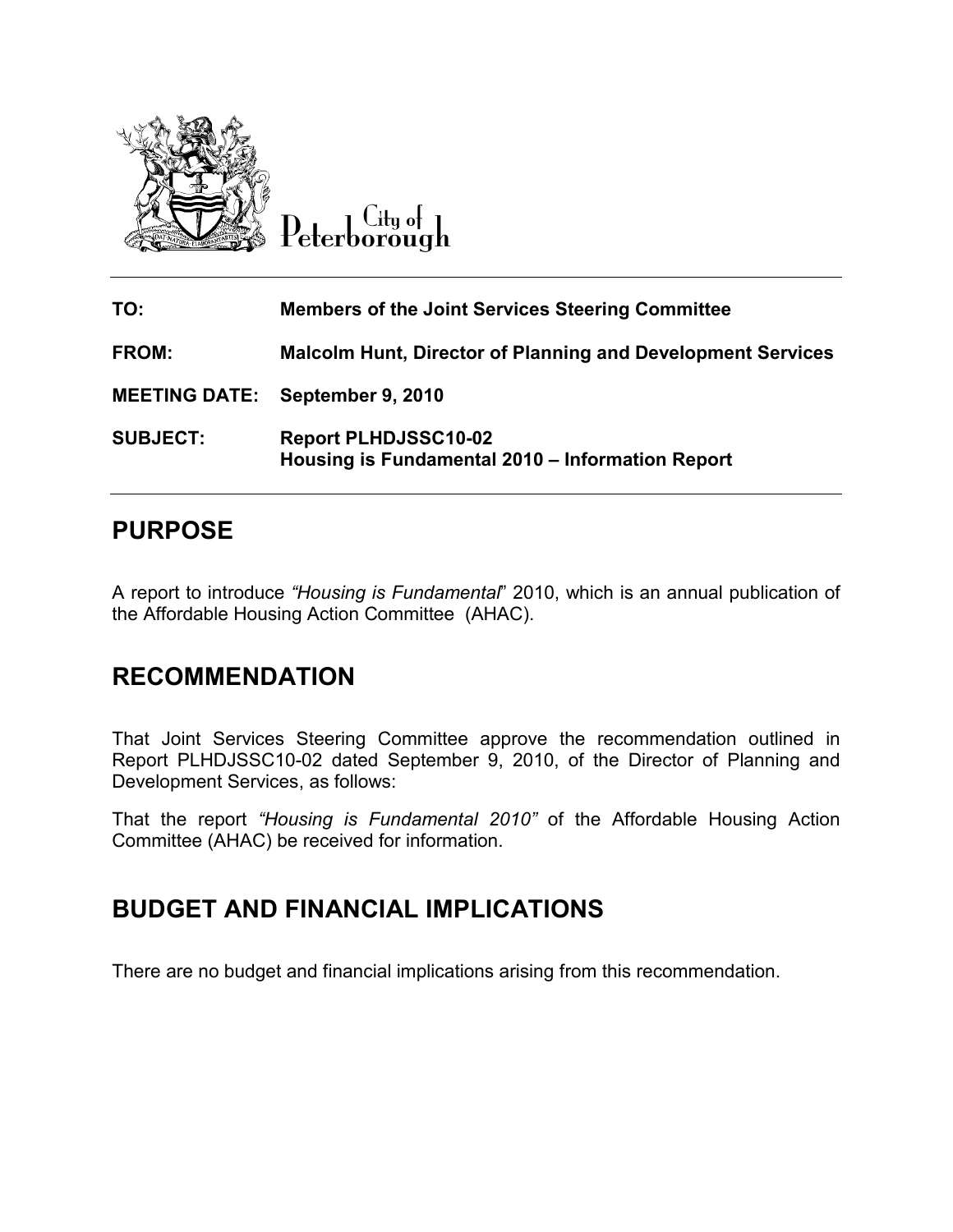# BACKGROUND

Housing is Fundamental is published annually by the Affordable Housing Action Committee (AHAC) and is compiled by of the Community Education Sub-Committee of AHAC. This is the fifth year of its publication.

In 2010, Housing Is Fundamental focuses on the central role of affordable housing in community health.

Housing is Fundamental 2010 will be available to the public through a targeted mailing, by request, accessible through the City website and the media, and distributed at city, county and community forums. Upcoming housing forums over the coming year include the annual Ontario Non-Profit Housing Association (ONPHA) conference, the Ontario Municipal Social Services Association (OMSSA) conference and City meetings with community partners interested in promoting housing solutions.

Housing is Fundamental 2010 will be shared with other municipalities, the province and the federal government.

As a tool for public education on the housing needs in the greater Peterborough area, this report is a comprehensive, single source document. Similar reports are now being replicated, using local statistics and information, by City of Kawartha Lakes, and Belleville, Ontario among others.

## HOUSING IS FUNDAMENTAL 2010 FOCUS AND FINDINGS

"Housing is Fundamental 2010" focuses on housing that is affordable for households with low incomes, with a special emphasis this year on the connections between Health and Housing. The document updates income and rental market trend information; shows how housing is an important community health issue; and makes recommendations for action by city, county and senior governments.

Some housing facts and figures in 2010 include:

- o no decrease in the social housing waiting list (approximately 1,500 households waiting for rent-geared to income) in spite of Peterborough's success in attracting new rental housing at average or 80% of average market rents under senior government program funding
- $\circ$  good housing policy and interventions can contribute to better quality neighbourhoods